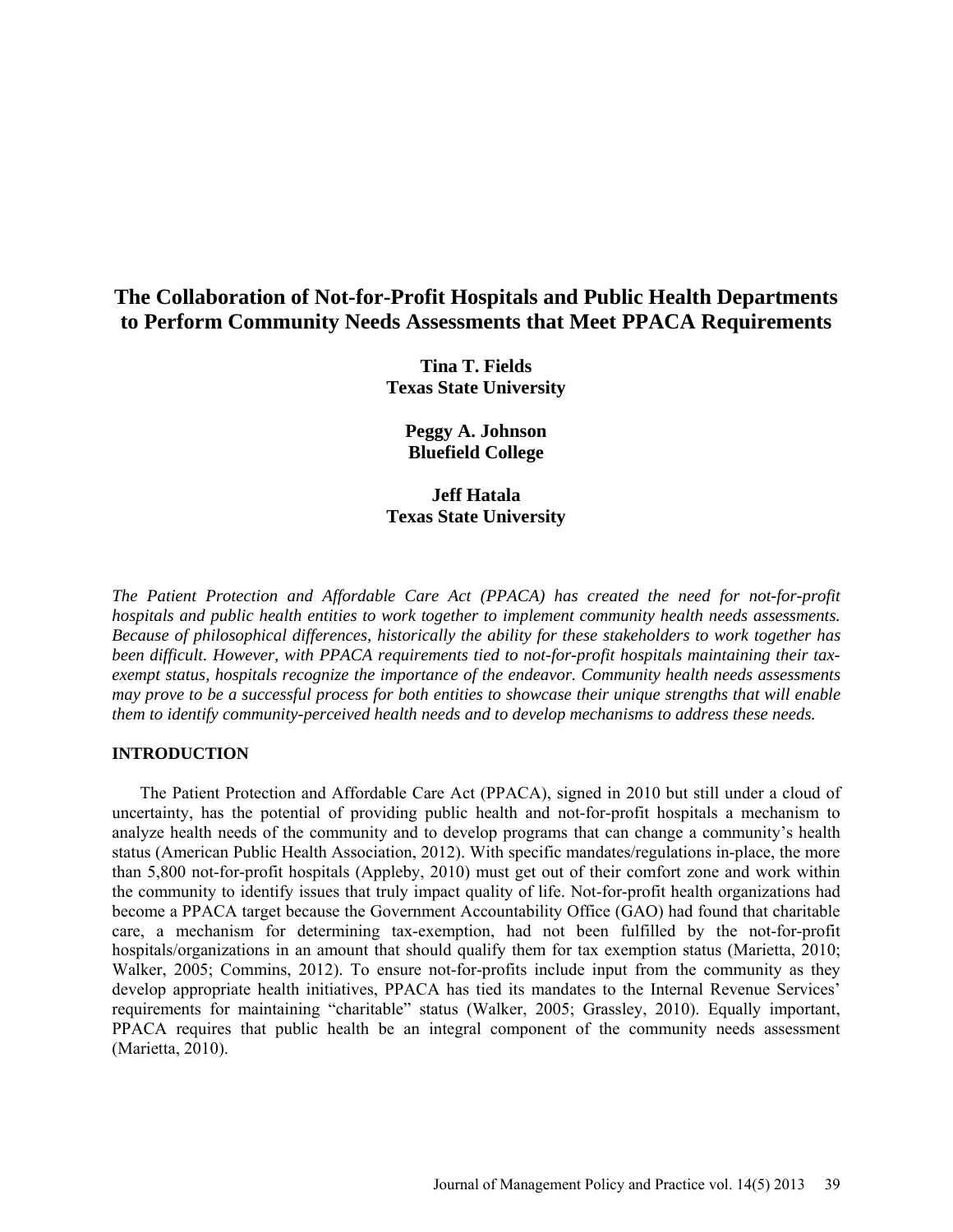# **PATIENT PROTECTION AND AFFORDABLE CARE ACT AND NOT-FOR-PROFIT HOSPITALS**

Because of the ever escalating cost of health care in the United States, President Obama signed the Patient Protection and Affordable Care Act (PPACA) as a way to address accountability, quality, and access to healthcare. Parts of the bill already have been argued before the Supreme Court, yet the overall bill remains a mystery to most people in the United States. It also remains puzzling to those organizations and agencies who will be heavily involved in the implementation of the regulations. One of these groups is the not-for-profit hospital that offers charitable care.

Not-for-profit hospitals came under the Government Accountability Office's (GAO) scrutiny over 10 years ago when the hospitals were viewed as not providing charitable care in an amount that should qualify them for tax-exempt status. Since those initial concerns, many state watchdog groups had uncovered collection practices, charging mechanisms, and eligibility procedures that were questionable and could certainly create an atmosphere where uninsured and/or poor patients perceived a hostile environment at the hospital.

PPACA contains specific regulations regarding what not-for-profit hospitals must do in order to maintain their special tax status. The PPACA has tied these regulations to Internal Revenue Service (IRS) requirements, thus providing an existing mechanism by which to force not-for-profit hospitals to address charity patients within the community.

In addition to the fiduciary responsibility of the not-for-profits to return care to their communities as a way to be viewed as "charitable," PPACA has created an environment that will force the medical establishments to work with and through communities to identify ways to address health issues. The bill has a focus on health promotion and disease prevention. PPACA is also designed to reorient the financial incentives that drive provider activities toward the improvement of health outcomes, which necessitates ongoing awareness of the health needs of the community. PPACA explicitly requires a community assessment and further requires that public health personnel be involved in the planning, implementing, and analyzing of such needs assessments.

#### **MEDICAL VERSUS PUBLIC HEALTH MODELS**

One issue that has frequently proven to be the nemesis of the medical community and the public health community working together is their general philosophies. Historically, there has been what sociologists would call a boundary issue between medicine and public health. The issue involves the division of labor, conflicting skills and theories, and the balance of authority between the two related fields (Brandt & Gardner, 2000). Focus, ethical basis, emphasis, intervention strategies, and payments have different perspectives for medical and public health models (Mechanic, 1976; Turnock, 1997; Schneider, 2011). Thus, when medical and public health personnel discuss issues, the viewpoints seem disjointed, and it is not until commonalities can be established do the two entities have the ability to communicate effectively. It is only after finding common ground that both camps can appreciate what each can provide in a true collaborative effort. As Das and Teng (2000) stated, "Firms cannot work together very well if they are too different in organizational cultures, managerial practices, strategic orientations, and technological systems" (pp. 51-52).

Medical knowledge has advanced tremendously during the past decades, resulting in medical school curriculum that has become so crowded that the social importance of preventive medicine and public health is seldom emphasized. This gap in curriculum creates a blind spot that physicians carry throughout their professional career and results in misunderstandings between practicing physicians and the public health community (Brandt & Gardner, 2000). The medical model, because of the training provided to the medical personnel, focuses on the sick and the role the provider plays in healing the individual. The emphasis is on healing and thus implies a paternalistic status of the provider. The sick individual comes to the provider; the provider determines the illness; the provider instructs the patient how to recover; and the patient follows the orders. If a patient does not recover, the provider first examines where the patient has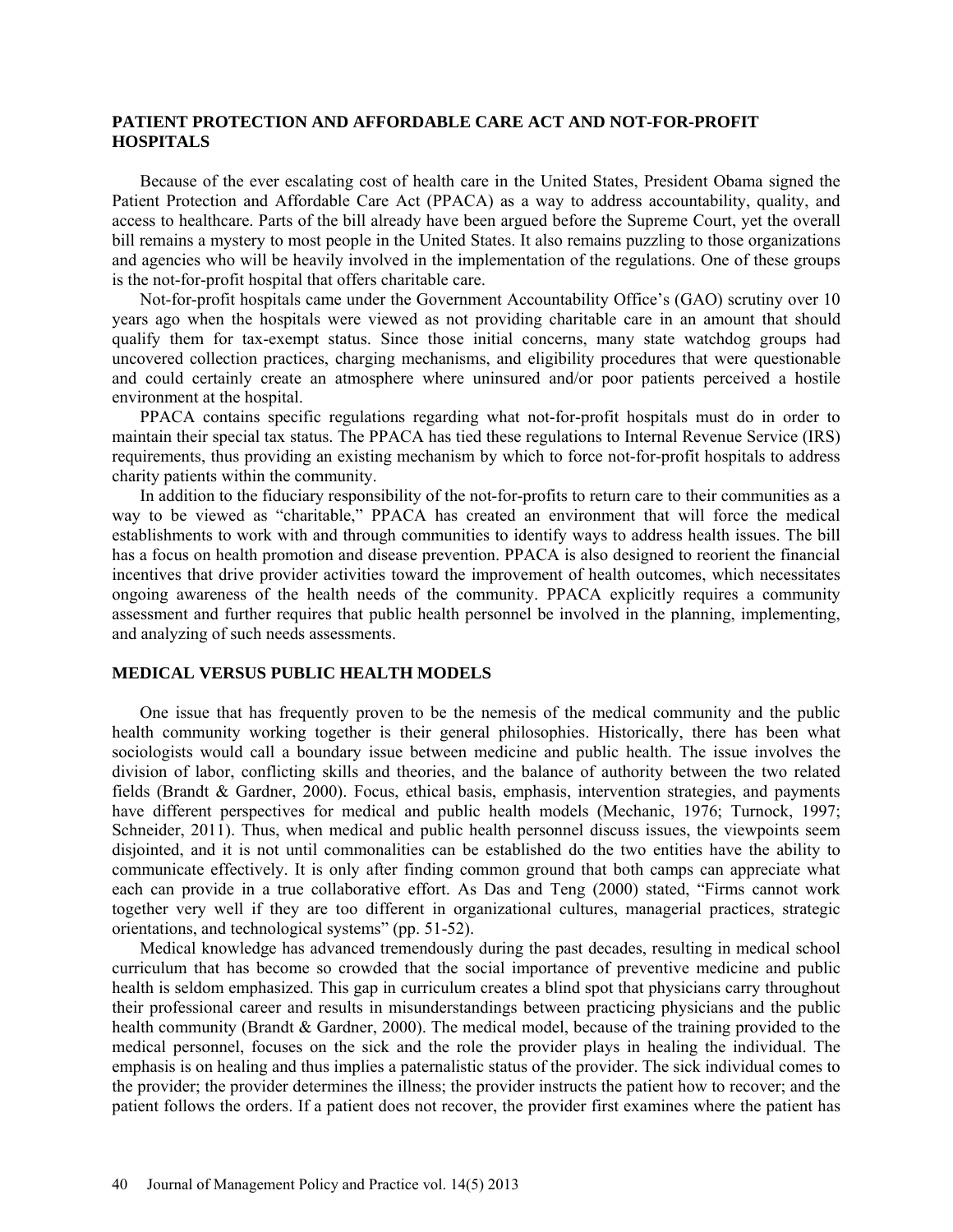gone awry – has the patient taken the medicine as prescribed; did the patient follow all orders as had been directed; where did the patient not follow the provider's guidance. Interventions are developed around and for the sick role, with few activities and time being spent on prevention. Even funding does not prioritize preventing illness. For example, the average health expenditure per capita in the United States in 2010 for people younger than 65 was \$4,255 (Health Care Cost Institute, 2012). However, according to the American Public Health Association "only 3 cents of each dollar spent on health care in the U.S. (total public and private) go toward prevention" (2012, ¶4).

As opposed to the medical model, the public health model has borrowed much of its philosophy from social science disciplines, and its emphasis is placed on preventing disease through community health efforts. The health of a community thus becomes the primary focus, and public health recognizes that the most cost-effective way to have a healthy community is to prevent disease from occurring by promoting healthy life choices. Because many, if not most, public health activities are prevention-oriented, effectiveness for efforts is less visible and thus less money is allocated by federal and/or state governments for public health. For example, in 1988, the United States spent approximately \$18 billion on primary and secondary prevention activities (Turnock, 2007), which was 3.4 percent of the national health expenditure. In 2004, the amount of funds spent on primary and secondary prevention activities increased to \$159.8 billion, but the percent of the national health expenditure for prevention increased less than 1 percent (from 7.8 percent in 1996 to 8.6 percent in 2004) (Turnock, 2007). If secondary prevention activities were excluded, the percent would further drop to a low of 4.2 percent (Turnock, 2007). This percent would further decrease to 2.8 percent should only public health expenditures be considered (Miller, Roehrig, Hughes-Cromwick, & Lake, 2008).

#### **NEED FOR PARTNERSHIP**

Recognizing the vast difference between theoretical concepts of medicine and public health, the development of a joint community needs assessment may prove challenging for these two entities. Although the PPACA regulations were to initiate in March 2012, many not-for-profit hospitals chose not to adhere to the regulations, hoping that PPACA would be overturned. On the other hand, some hospitals started needs assessments, with varying degrees of success. A main concern of many of the hospitals that began the process was the requirement of community involvement in the needs assessment process.

Historically, hospitals have performed needs assessments, usually based on data generated from hospital records, to identify areas of health/medical issues that the hospital should address. However, PPACA, with an interest on community involvement and inclusion, has created concern among not-forprofit hospitals regarding the most appropriate way to conduct community needs assessments and to capture information from community stakeholders that adequately address health needs (as opposed to medical needs) of the community. Finally, hospitals may be unsure how they can use information collected from community perception of health needs in the development of strategic plans for the hospitals themselves.

### **THEORETICAL MODEL**

The concept of medical and public health professionals working together to address health promotion/disease prevention initially began in the 1970s when Lalonde introduced the concept of health going beyond traditional public health activities and medical care (Glouberman & Millar, 2003). The Lalonde Framework emphasized other factors that impact health (see Figure 1) such as the health care system (access to care), personal behaviors, genetics, and the environment.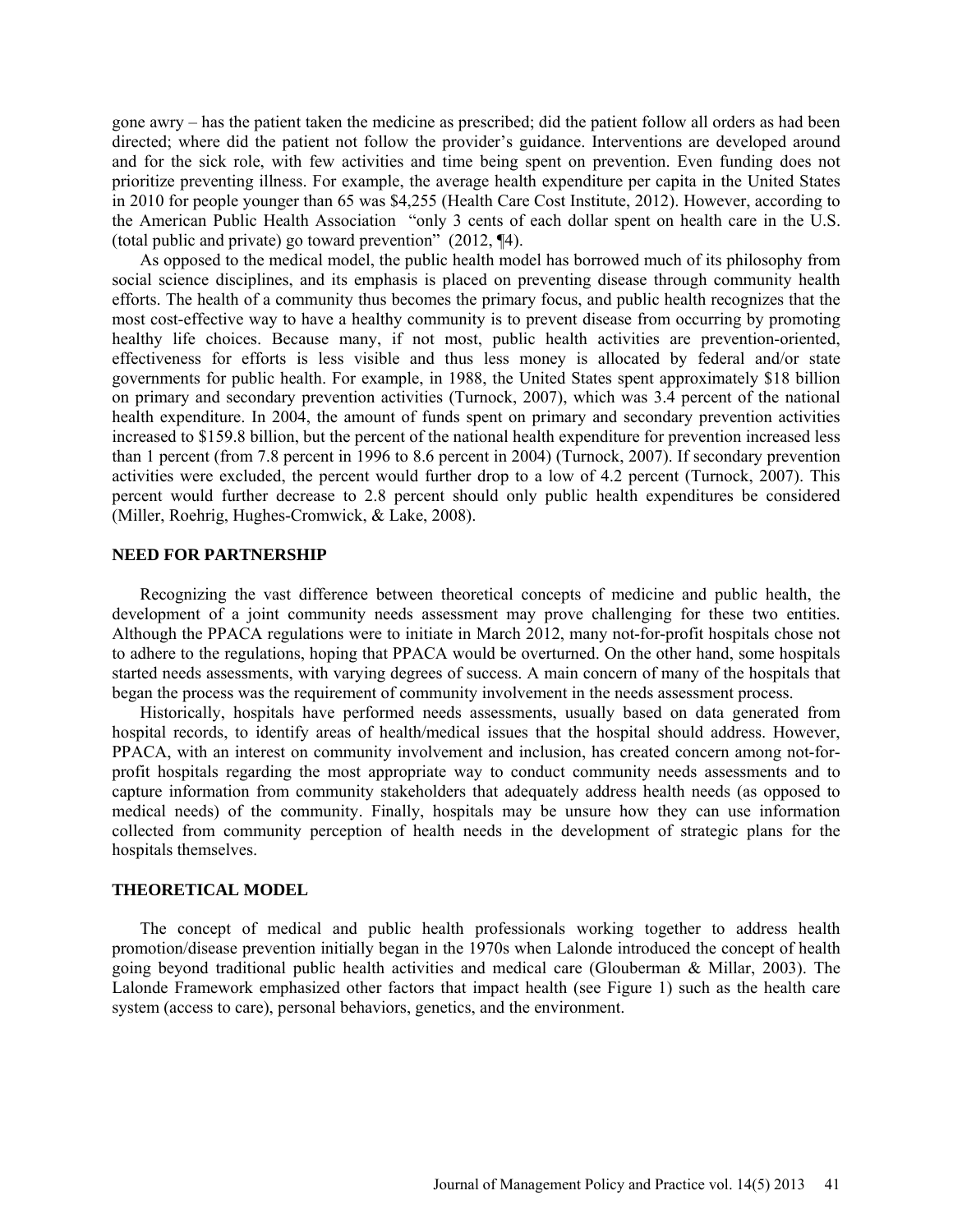### **FIGURE 1 LALONDA FRAMEWORK**



Source[:www.sciencedirect.co](http://www.sciencedirect.c/)m

Although still a viable theoretical model, the Lalonde Framework has been revised to more accurately reflect the impact of social determinants on health. According to the World Health Organization (WHO), social determinants are "complex, integrated, and overlapping social structures and economic systems that include social and physical environments and health services" (CDC, 2010, p.1). At the community level, social determinants are affected by distribution of money, power, and policy. Social determinants drill into the social fabric of the community and help explain root causes of social ills. Because of the importance that social determinants play in health inequality, the concept has become paramount in the development of *Healthy People 2020* (Centers for Disease Control and Prevention, 2012)*.* 

The original Lalonde framework has grown to include more social determinants, and in early 2000, the Canadian Institute for Health Research incorporated the numerous social determinants into four pillars which have become the Population Health Indicators Framework (Glouberman & Millar, 2003) that defines "health" across a continuum, from well-being to death, and places determinants into four categories – health behaviors, living/working conditions, personal resources, and environmental factors. The model further defines health systems in eight levels, all of which impact quality of care. Finally, the framework addresses the integration of the community and health systems, with all four "pillars" being incorporated to reflect health equity. These pillars have been incorporated into the WHO Social Determinants of Health Conceptual Framework (see Figure 2), and this theoretical framework is beneficial in addressing the numerous stakeholders that should be involved in a community health needs assessment.

#### **CASE STUDY**

A case study may be useful to assist not-for-profit hospitals, public health departments, and other community stakeholders to identify key components that should be included in the development of a community needs assessment that meets the requirements of PPACA and that ensures IRS regulations are met. Equally important is the consideration of what unique qualities that the not-for-profits and public health departments "bring to the table" and how these can be melded to form a strong partnership that can formulate a strategy to address health needs of the community. Analyzing the case study should allow the reader to see how a not-for-profit hospital can use existing validated community assessment instruments while working with university personnel trained in public health to analyze community needs. This is an alternative should the community not have a local health department or is not in close proximity to state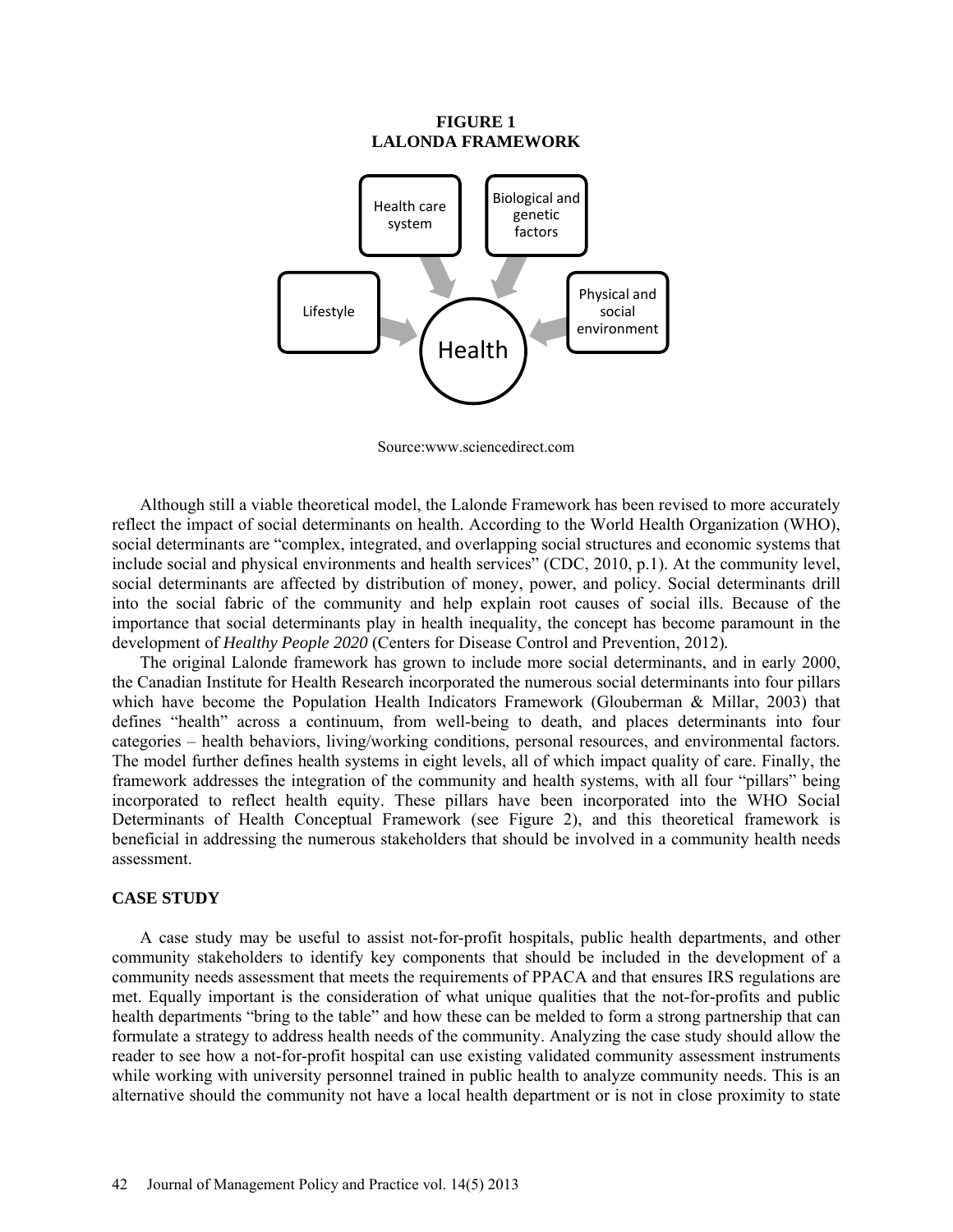or district health departments. The case study should also allow the reader to develop strategies of how public health department personnel should approach not-for-profit hospitals regarding the issue of partnering for this crucial component of the PPACA. Finally, the case study will address the unique situation that health department personnel are afforded in that the mandate requires public health involvement; thus, this proves a time when public health personnel need to be in the forefront of the "best practices" of developing and processing community health needs assessment.

#### **FIGURE 2**

### **WHO SOCIAL DETERMINANTS OF HEALTH CONCEPTUAL MODEL**



Social Determinants of Health and Health Inequities

Source: Centers for Disease control and Prevention, 2010

In 2011, the CEO of a 32-bed rural hospital in central Texas approached an associate professor and an assistant professor within a School of Health Administration about the possibility of facilitating a community health needs assessment that would meet PPACA requirements. The consultants were chosen because both had public health degrees, both had experience in public health – one serving as a county public health administrator and the other having worked on numerous community needs assessments and this would meet the requirements stipulated in PPACA.

To ensure full board support, both professors met with the hospital's Board of Directors to determine the hospital's definition of a community health needs assessment. The hospital provided previous needs assessments, which served as a template to educate the board and staff as to the need to learn from the community what social determinants impact health. Furthermore, the board, as well as the hospital, had to re-define the term "community." Analysis of the hospital catchment area found the majority of patients came from the entire county, and thus the staff/board had to start thinking beyond the town in which the hospital was located.

After the consultants and Board of Directors more broadly defined the catchment area, the second step was to identify existing valid instruments that could be used to seek community input but also to stay within the time and funding parameters established by the board of directors. The consultants chose the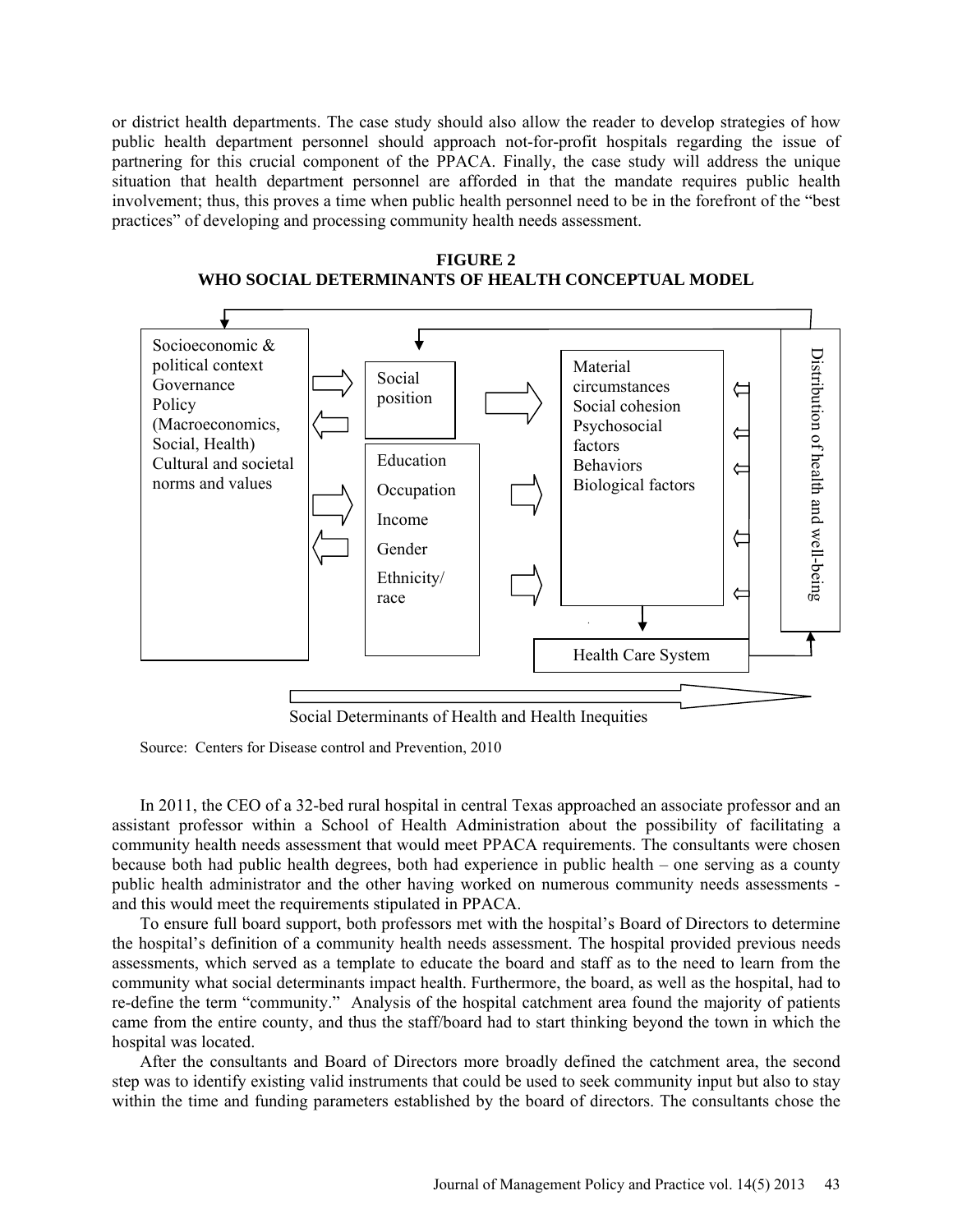Community Health Assessment and Group Evaluation (CHANGE) model that had been developed by CDC (US Department of Health and Human Services, 2011). Not only has CHANGE been validated, but it has been used throughout the United States in varying size communities to ascertain focused input from the community.

CHANGE involves a team approach to consider assets of the community as well as needs of the community, and five sectors of the population were involved in the focus groups. The marketing director of the local hospital supplied names of persons throughout the county who were from the five sectors, including community-at-large, community institution/organizations, health care sector, school sector, and work site sector. For the case study county, between 5-12 people attended the sessions; there was representation from the three towns/villages located within the central Texas county. Ages of the participants ranged between 25 and 66, an issue since elderly were not involved in the focus groups.

Four focus groups were created in half-day segments for all sectors except health care. In order to encourage health care input, the consultants met the providers at varying times throughout the workday. The consultants met with the physicians at their monthly staff meeting. Hospital staff met in 2-hour segments, and the focus groups included 30-50% of the staff; this was to allow continuity of care while getting input from all levels of staff to ensure the best opportunity to obtain as complete a picture of perceived health needs as possible.

CHANGE was developed by CDC in a "forced" effort. Focus group members were asked their current knowledge of demographics, physical activity, nutrition, tobacco, chronic disease management, and leadership. Each focus group was charged with getting consensus of the extent to which these areas were included in community policy as well as which areas were already implemented within the county. After all focus groups had completed the CHANGE instrument, the consultants analyzed the data for consistency as well as determined sectors that were viewed differently between the focus groups. In addition, each focus group was asked for specific recommendations they would like included in the community health needs assessment

Upon completion of the focus groups, the consultants performed a telephone survey, using random phone numbers generated from the county telephone book. The consultants used the LAN line concept, as they felt an older population would be more likely to have LAN lines within their homes. Surveys occurred in early evening hours (7-8:30 p.m.), Monday through Friday, as well as random times during the weekend. A total of 159 people responded to the survey, which consisted of 8 demographic questions and 18 survey questions. The respondents were also able to provide comments at the close of the survey.

The community health needs assessment yielded a variety of issues that were of concern to the citizens of the county. Many of the issues were not immediately viewed by the board of directors as areas that the hospital should address. Issues such as food deserts, school drop-out rates, increasing minority population were viewed by the community as important in health consideration, but hospital personnel questioned their specific responsibility in these issues. All focus groups identified health education as the top priority, and this was an area where the hospital and its providers could serve in a leadership capacity.

A major recommendation was the need to develop a community health advisory board that would prioritize issues within the county and work collectively to address the problems. Once advisory boards were implemented, the hospital realized how its roles could change as various issues were addressed. However, the hospital recognized the impact that these issues had upon the hospital itself – whether it was the quality of the staff being hired or the number of students who dropped out of school and thus had difficulty in finding employment that offered insurance.

The community health needs assessment was incorporated into the local hospital's 3-year strategic plan. The hospital is active on a local advisory board, having identified an organization whose charge covers bringing stakeholders to the table. Since this county does not have a local health department, the consultants continue to serve in that capacity, although the regional and state health departments are becoming more involved.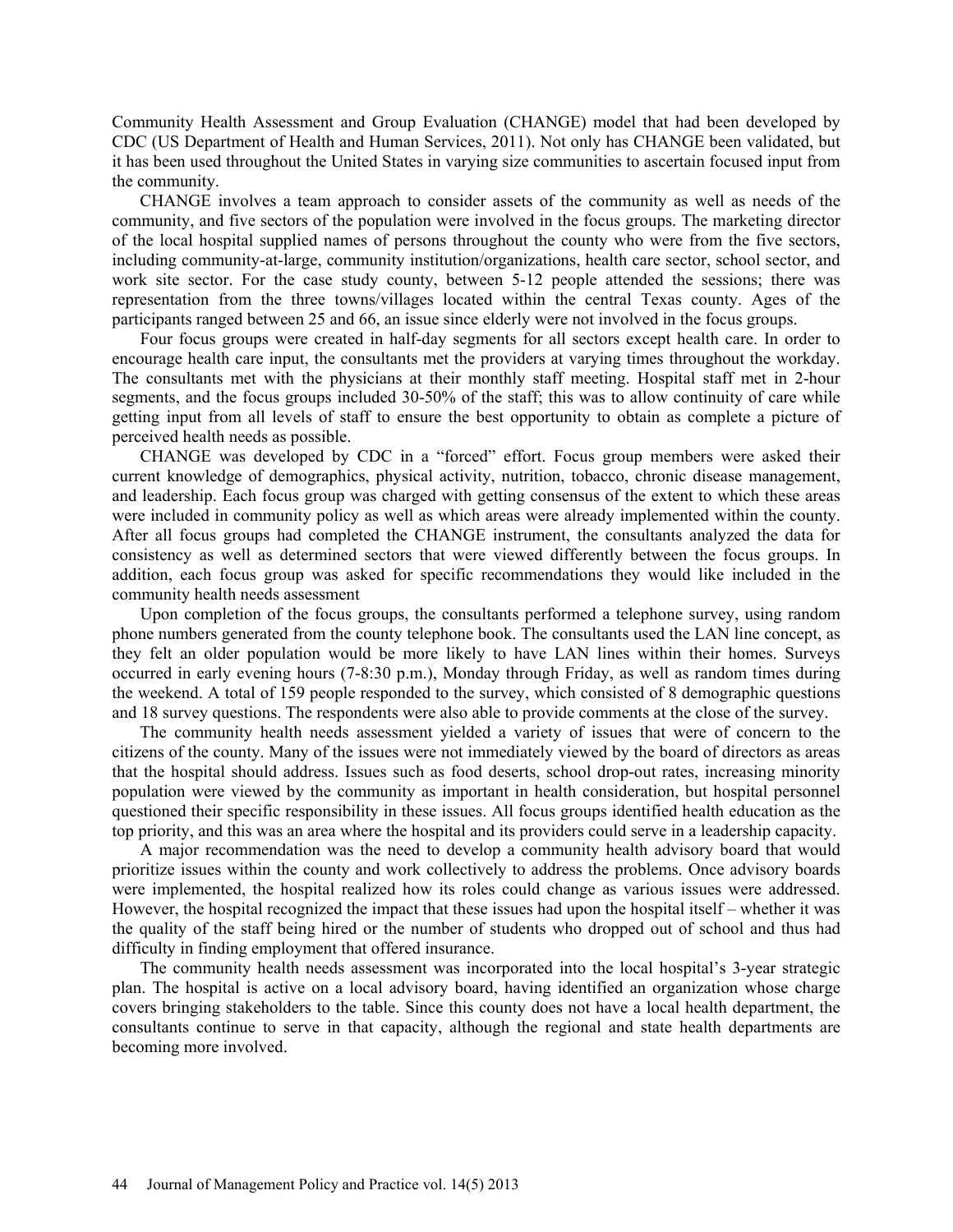#### **CONCLUSION**

From a public health standpoint, partnering with a not-for-profit hospital to address community health needs should be a logical approach to addressing community issues. Public health personnel have the latest data on morbidity and mortality; they also have access to county, regional, state information that can put health and wellness into perspective. Public health already is involved in community activities, so its involvement in a needs assessment is an extension of its current focus. Much of the demographics of the county should be in the grasp of the public health department, thus one less thing for the not-for-profit hospital to do. In addition, because of the breadth of public health, not-for-profit hospitals can turn to public health personnel for answers to questions that may not be in the purview of the hospital.

Not-for-profit hospitals/organizations and public health agencies have the opportunity to meld their areas of expertise into an activity that will benefit both organizations as well as the community at large. Because some not-for-profits in the past had abused their IRS tax exempt status by not providing services that were deemed by the community as important, PPACA requires that agencies perform routine community health needs assessments. To ensure the needs assessments focus on the community, PPACA requires that public health be involved in the activity. Once not-for-profit and public health departments identify their common grounds, they can become involved in developing and implementing a community health needs assessment that will benefit both agencies and, more importantly, the community.

# **REFERENCES**

American Public Health Association. (2012). ACA basics and background. Retrieved from <http://www.apha.org/advocacy/Health+Reform/ACAbasics/>

Appleby, J. (2010, May 05). Hospitals criticized for keeping quiet on charity care. Retrieved from [http://www.kaiserhealthnews.org/Stories/2010/May/05/ Consumer-Groups-Criticize-Hospital](http://www.kaiserhealthnews.org/Stories/2010/May/05/%20%09Consumer-Groups-Critize-Hospital)

Brandt, A., & Gardner, M. (2000). Antagonism and accommodation. Interpreting the relationship between public health and medicine in the United States during the 20<sup>th</sup> century. Retrieved from [www.ncbi.nlm.nih.gov/pmc/articles/PMC144621](http://www.ncbi.nlm.nih.gov/pmc/articles/PMC144621)

Centers for Disease Control and Prevention (CDC). (2010, October). Establishing a holistic framework to reduce inequities in HIV, viral hepatitis, STDs, and tuberculosis in the United States. Retrieved from http//www.cdc.gov/socialdeterminants

Centers for Disease Control and Prevention (CDC). (2012). Healthy People 2020. Retrieved from [http://www.HealthyPeople.gov](http://www.healthypeople.gov/)

Commins, J. (2012, May 5). Few tax-exempt hospitals offer details on charity care for needy patients. Retrieved from [http://www.healthleadersmedia.com/print/LED-250620/Few-Taxexempt-Hospitals-](http://www.healthleadersmedia.com/print/LED-250620/Few-Taxexempt-Hospitals-Offer)[Offer.](http://www.healthleadersmedia.com/print/LED-250620/Few-Taxexempt-Hospitals-Offer)

Das, T.K., & Teng, B.S. (2000). A resource-based theory of strategic alliances*. Journal of Management*, *26*(1), 31-61.

Glouberman, S. & Millar, J. (2003). Evolution of the determinants of health, health policy, and health information systems in Canada. *American Journal of Public Health,* 93(3), 388-392.

Grassley, C. (2010). Grassley's provisions for tax-exempt hospital accountability included in new health care law. Retrieved from [http://www.grassley.senate.Article.cfm?customel?datapageID\\_1502=25912](http://www.grassley.senate.article.cfm/?customel?datapageID_1502=25912)